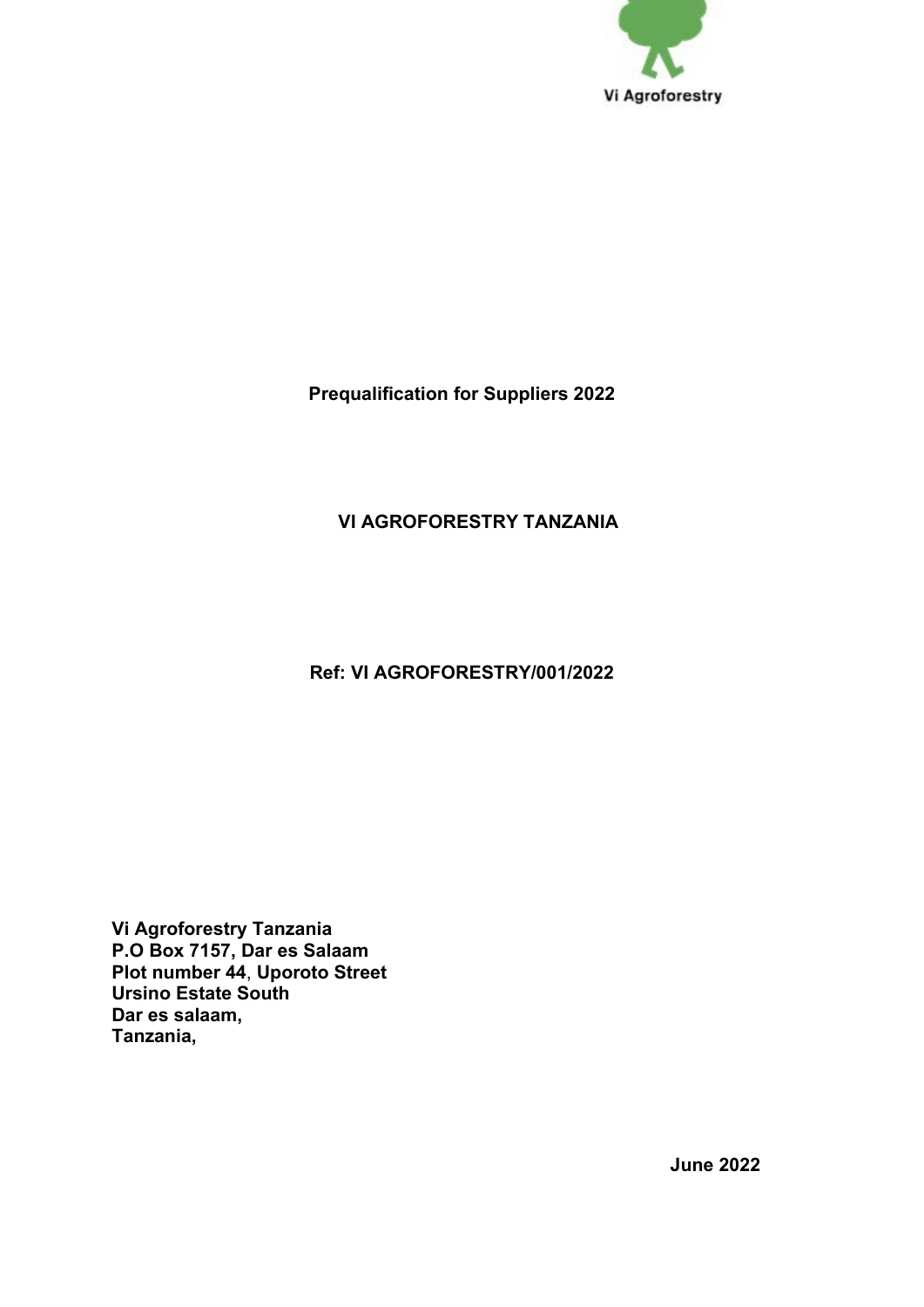### **Table of Contents**

| 1.1.          |  |  |
|---------------|--|--|
| 1.2.          |  |  |
| 1.3.          |  |  |
| 1.4.          |  |  |
| $\mathcal{P}$ |  |  |
| $3_{-}$       |  |  |
|               |  |  |
| 3.2.          |  |  |
| 3.3.          |  |  |
| 3.4.          |  |  |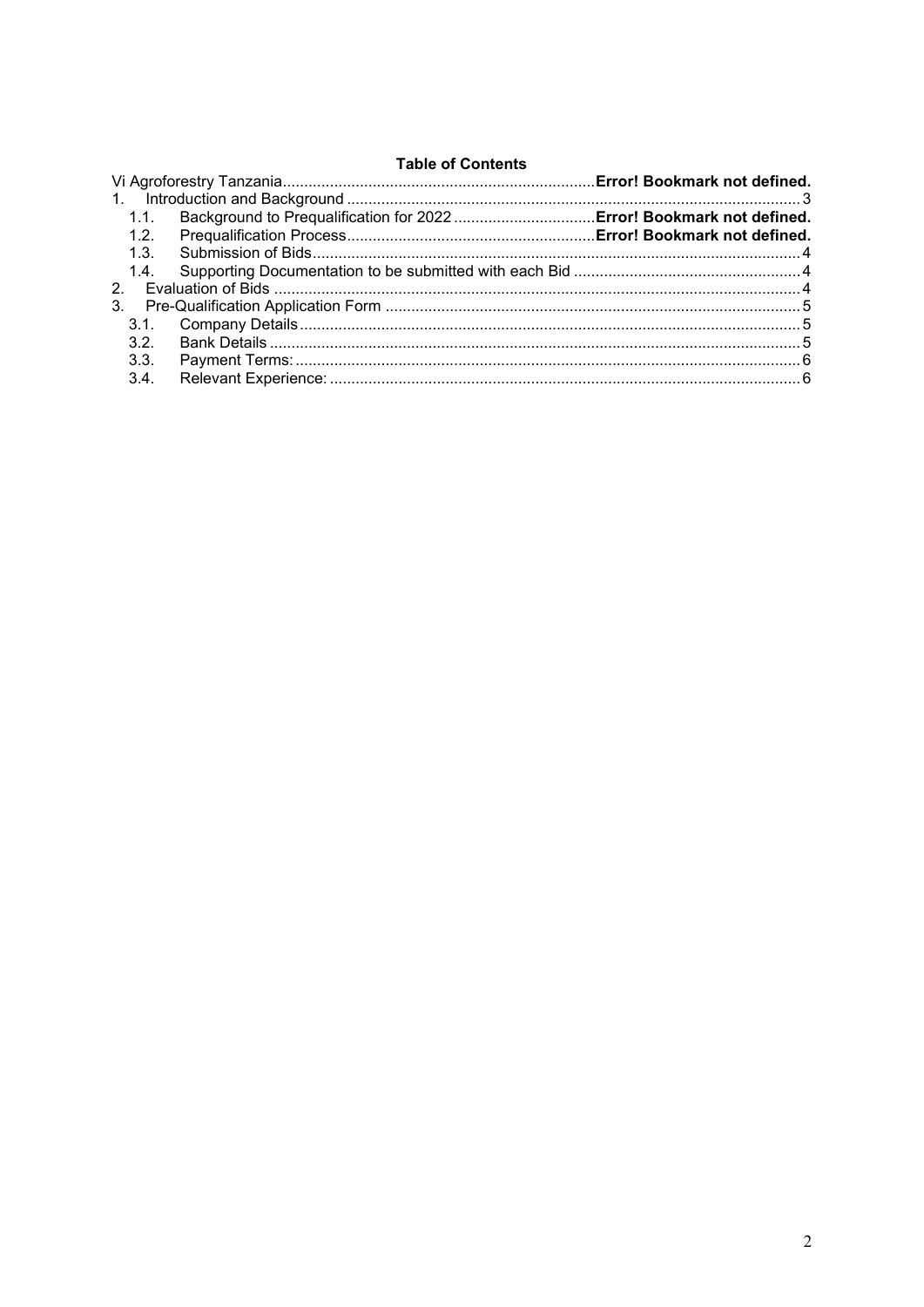### <span id="page-2-0"></span>**1. Introduction and Background**

Vi Agroforestry is a Swedish NGO, improving livelihoods of small-holder farmer families through agroforestry and sustainable agriculture land management. The organisation has been working in the East Africa region for over 30 years through local partner organisations. The foundation of Vi Agroforestry's work is sustainable agriculture and agroforestry. It provides increased access to food, access to sustainable energy sources and more income. Sustainable agriculture contributes to the mitigation of climate change.

### <span id="page-2-1"></span>**1.1. Background to Prequalification for 2022**

In support of our programmes, Vi Agroforestry Tanzania procures goods and services on a regular basis throughout the year. To ensure timely supply of goods and services, in 2022, Vi Agroforestry would like to procure a range of goods and services from prequalified suppliers through competitive bidding. Through this prequalification process suppliers who meet the legal requirements will be shortlisted to supply goods/services for 2022.

Vi Agroforestry now invites suitably qualified suppliers to apply to be considered for the supply of the following items.

| <b>Lot Number</b> | <b>Description</b>                                     |  |
|-------------------|--------------------------------------------------------|--|
| 1                 | Office supplies- Stationeries                          |  |
| $\overline{2}$    | Office supplies - Sundries & cleaning materials,       |  |
|                   | toiletries, food stuffs and beverages.                 |  |
| 3                 | Vehicle maintenance and repairs - TOYOTA               |  |
|                   | mechanical services                                    |  |
| 4                 | Hotel services and catering for meetings, workshops    |  |
|                   | and accommodation in Dar es salaam, Mbeya,             |  |
|                   | Mwanza, Musoma, Dodoma, Bukoba, Ruvuma,                |  |
|                   | Songwe, Kilimanjaro, Arusha, and Karagwe.              |  |
| 5                 | ICT Maintenance and repair services including          |  |
|                   | photocopiers and printers etc.                         |  |
| 6                 | Insurance (Asset and Vehicles)                         |  |
| $\overline{7}$    | Internet service providers                             |  |
| 8                 | Fuel stations (Supply Fuel, oil, filters, and carwash) |  |
| 9                 | Office cleaning services                               |  |
| 10                | Designing and Printing services (Promotional           |  |
|                   | materials, posters, roll ups, promotional branding, T- |  |
|                   | shirts etc)                                            |  |
| 11                | Travel Agent services including international and      |  |
|                   | local travels booking and ticketing                    |  |
| $12 \,$           | Security services                                      |  |
| 13                | Auto Spare Part Dealers (Only Genuine parts) for       |  |
|                   | <b>TOYOTA</b>                                          |  |

### <span id="page-2-2"></span>**1.2.Prequalification Process**

All qualified bidders are advised to read this document and dully complete the forms below, which should be submitted on/before **24th June 2022, at 16.00 hrs**.

If you have any question, please send an email: tanzania@viagroforestry.org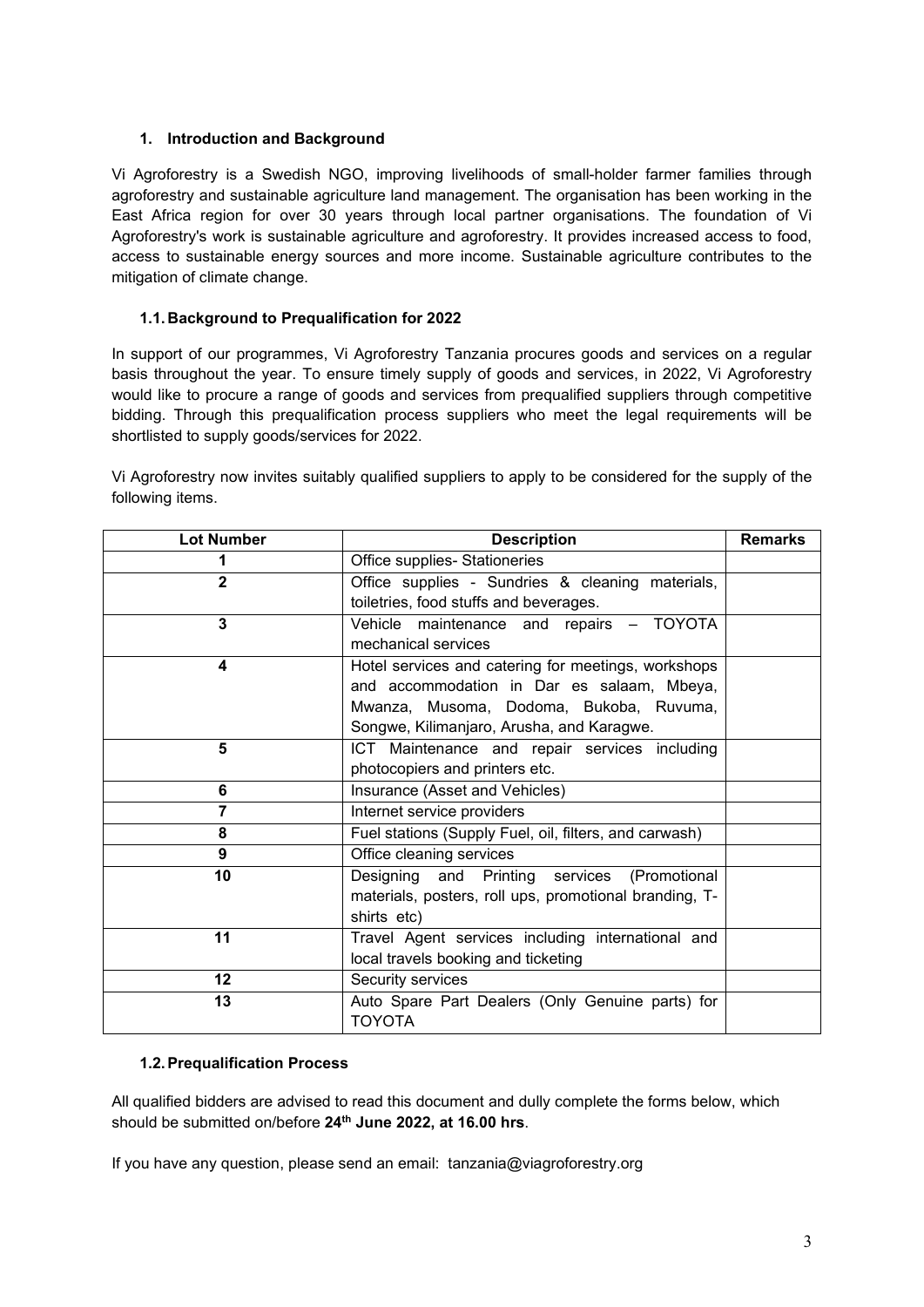### **1.3.Submission of Bids**

The interested suppliers are kindly requested to send their dully completed prequalification documents through email: *tanzania@viagroforestry.org* and should bear the **Pre-qualification Category** and **LOT number** specified above as the subject of the email for identification purposes.

The deadline for receipt of bids is Friday 24<sup>th</sup> June 2022 at 1600 hrs.

Portion of bids, bids which are not received by 16:00 hours on the closing date, will not be included in the evaluation.

Bidders may submit bids for more than one LOT based on their specialisation; **however separate prequalification forms should be submitted for each LOT for which a supplier is bidding**.

Bids shall be evaluated just after the deadline of bid submission to Vi Agroforestry Tanzania and **ONLY** successful bidders will be notified before 30<sup>th</sup> June 2022

### **1.4.Supporting Documentation to be submitted with each Bid**

All bidders are requested to submit the Pre-Qualification Application Form (see below). In addition, copies of the following supporting documentation should be submitted with each Bid:

- Certificate of incorporation
- Trading licence
- VAT registration and TIN
- Company profile
- Price list of goods and services the bidder is offering

### <span id="page-3-0"></span>**2. Evaluation of Bids**

All valid bids will be evaluated by the procurement Committee of Vi Agroforestry Tanzania. These will be assessed based on administrative, technical, and financial evaluation, using the information provided in your submission.

Vi Agroforestry Tanzania reserves the right to request samples of products or evidence of past performance in supplying similar goods, and to visit the premises of the potential supplier as part of evaluating the offer provided by a bidder.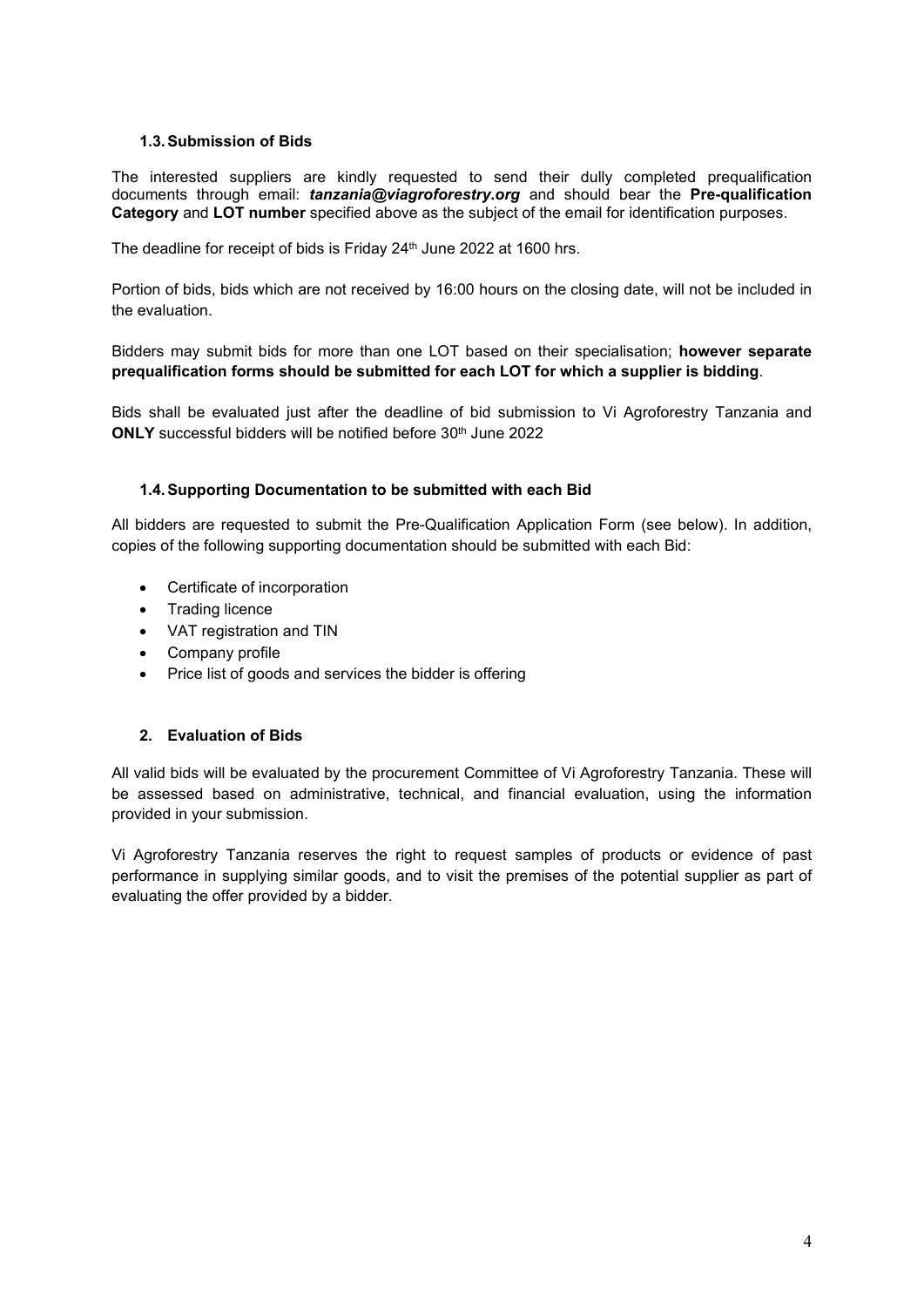## <span id="page-4-0"></span>**3. Pre-Qualification Application Form**

### <span id="page-4-1"></span>**3.1. Company Details**

| Name of Company                              |  |
|----------------------------------------------|--|
| <b>Company Address</b>                       |  |
| Telephone                                    |  |
| <b>Contact Name and Title</b>                |  |
| <b>Email Address</b>                         |  |
| <b>Taxpayer Registration Number</b><br>(TIN) |  |
|                                              |  |
| <b>VAT Registration Number</b>               |  |
| Website address                              |  |
| Parent Company (if                           |  |
| applicable)                                  |  |
| Type of Company (Limited,                    |  |
| Partnership etc.)                            |  |
| Provide information on any                   |  |
| relationships you have with Vi               |  |
| Agroforestry staff                           |  |
| Years in Operation                           |  |

### <span id="page-4-2"></span>**3.2. Bank Details**

| <b>Bank Name:</b>                       |  |
|-----------------------------------------|--|
| Bank Address:                           |  |
| <b>Bank Account Name:</b>               |  |
| <b>Bank Account Number:</b>             |  |
| How long has this Account<br>been open? |  |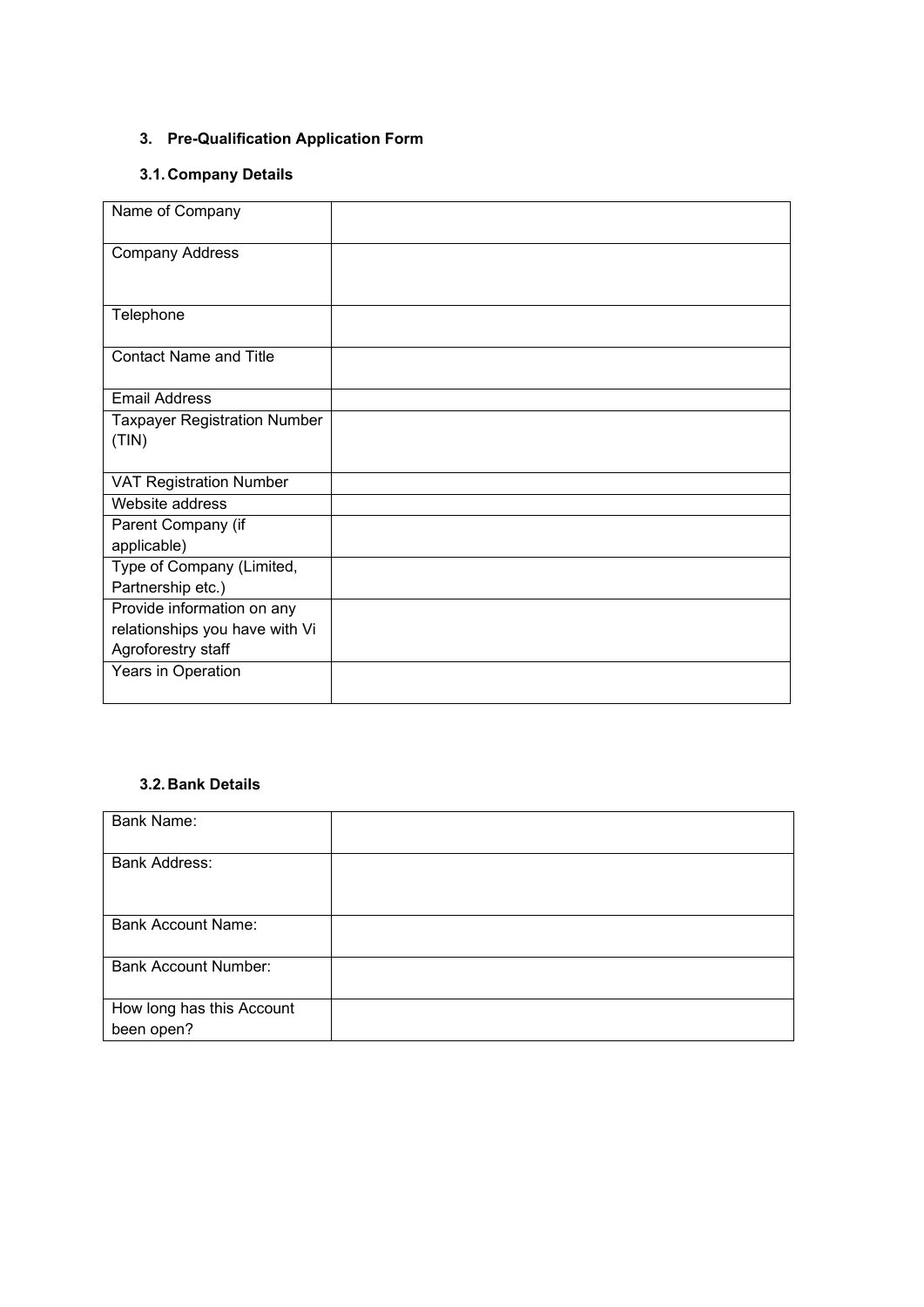### <span id="page-5-0"></span>**3.3.Payment Terms:**

| Orders accepted on receipt of<br>an LPO:          |  |
|---------------------------------------------------|--|
| Number of days credit<br>provided, if applicable: |  |
| Details of any discounts that<br>apply:           |  |
| Preferred payment method:                         |  |
| (cheque / electronic payment)                     |  |
| Days of Credit Facility offered                   |  |

## <span id="page-5-1"></span>**3.4. Relevant Experience:**

Please complete the table below using the format to summarise the Major relevant supplies/services carried out over the past 3 years by your company.

| Organization | Contact details in<br>NGO/Co.                                                                                     | <b>Total Contract</b><br>Value | Date                  | Description of items supplied |
|--------------|-------------------------------------------------------------------------------------------------------------------|--------------------------------|-----------------------|-------------------------------|
|              |                                                                                                                   |                                |                       |                               |
|              |                                                                                                                   |                                |                       |                               |
|              |                                                                                                                   |                                |                       |                               |
|              |                                                                                                                   |                                |                       |                               |
|              |                                                                                                                   |                                |                       |                               |
|              |                                                                                                                   |                                |                       |                               |
|              |                                                                                                                   |                                |                       |                               |
|              |                                                                                                                   |                                |                       |                               |
|              |                                                                                                                   |                                |                       |                               |
|              |                                                                                                                   |                                |                       |                               |
|              |                                                                                                                   |                                |                       |                               |
|              |                                                                                                                   |                                |                       |                               |
|              |                                                                                                                   |                                |                       |                               |
| Date         | Provide information on previous experience with Vi Agroforestry Tanzania, if any<br>Description of items supplied |                                | <b>Total Contract</b> | Comments                      |
|              |                                                                                                                   |                                | Value                 |                               |
|              |                                                                                                                   |                                |                       |                               |
|              |                                                                                                                   |                                |                       |                               |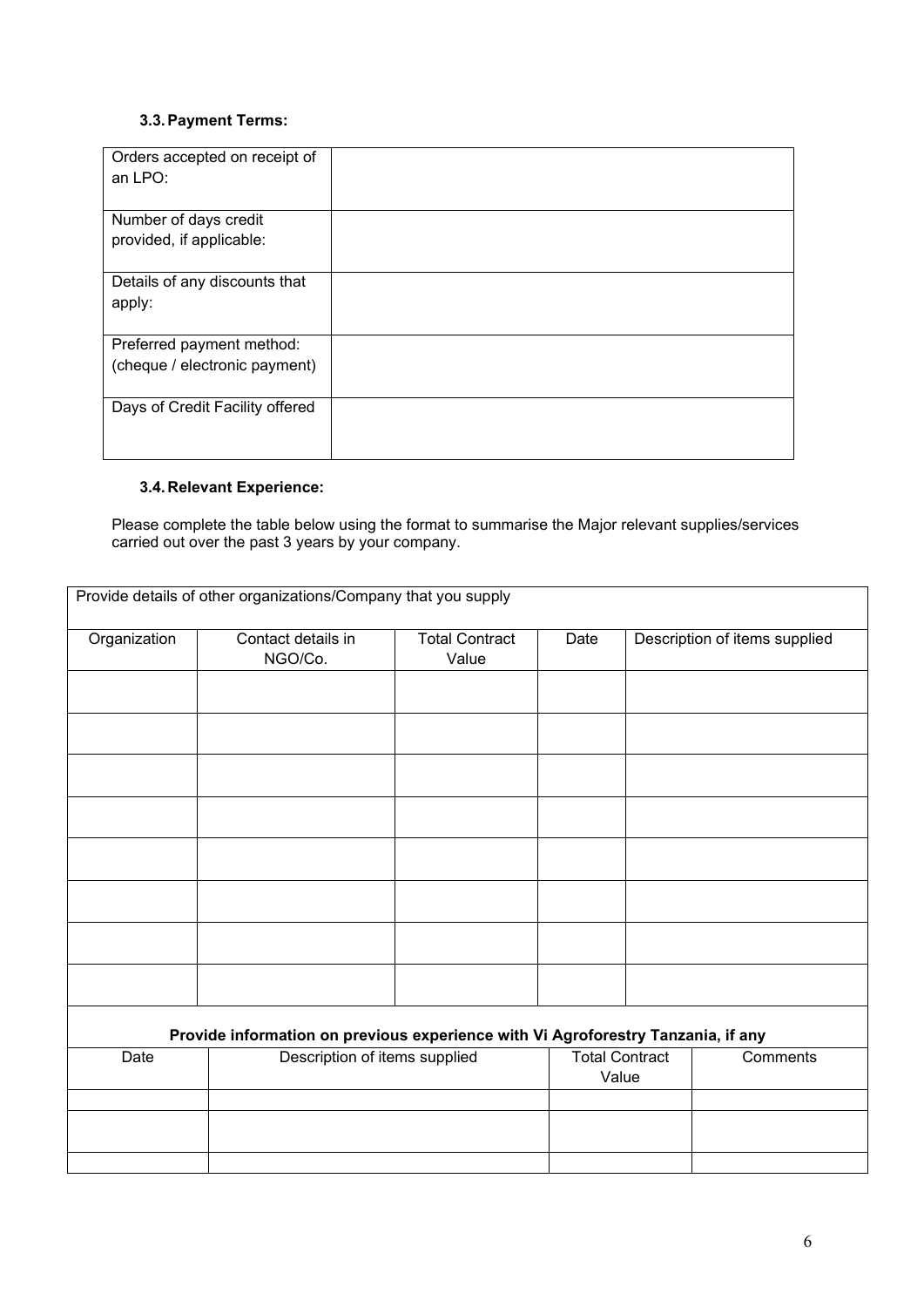#### Bidders are requested to provide a full price list of the goods and service they offer.

Vi Agroforestry Tanzania will seek alternative sources where the conduct of suppliers demonstrably violates anyone's basic human rights and there is no willingness to address the situation within a reasonable timeframe. Vi Agroforestry Tanzania will also seek alternative sources where companies in the supply chain are involved in the manufacture of arms or the sale of arms to governments which systematically violate the human rights of their citizens.

Vi Agroforestry Tanzania seeks to purchase goods and services which:

- Are produced and delivered under conditions that do not involve the abuse or exploitation of any persons.
- Have the least negative impact on the environment.

#### Environmental Standards

Suppliers should as a minimum, comply with all statutory and other legal requirements relating to environmental impacts of their business. Areas which should be considered are:

- Waste Management.
- Packaging and Paper
- Conservation
- Energy Use
- Sustainability

Please include Company Registration Certificate, Licence and relevant documents which demonstrate the experience of your company.